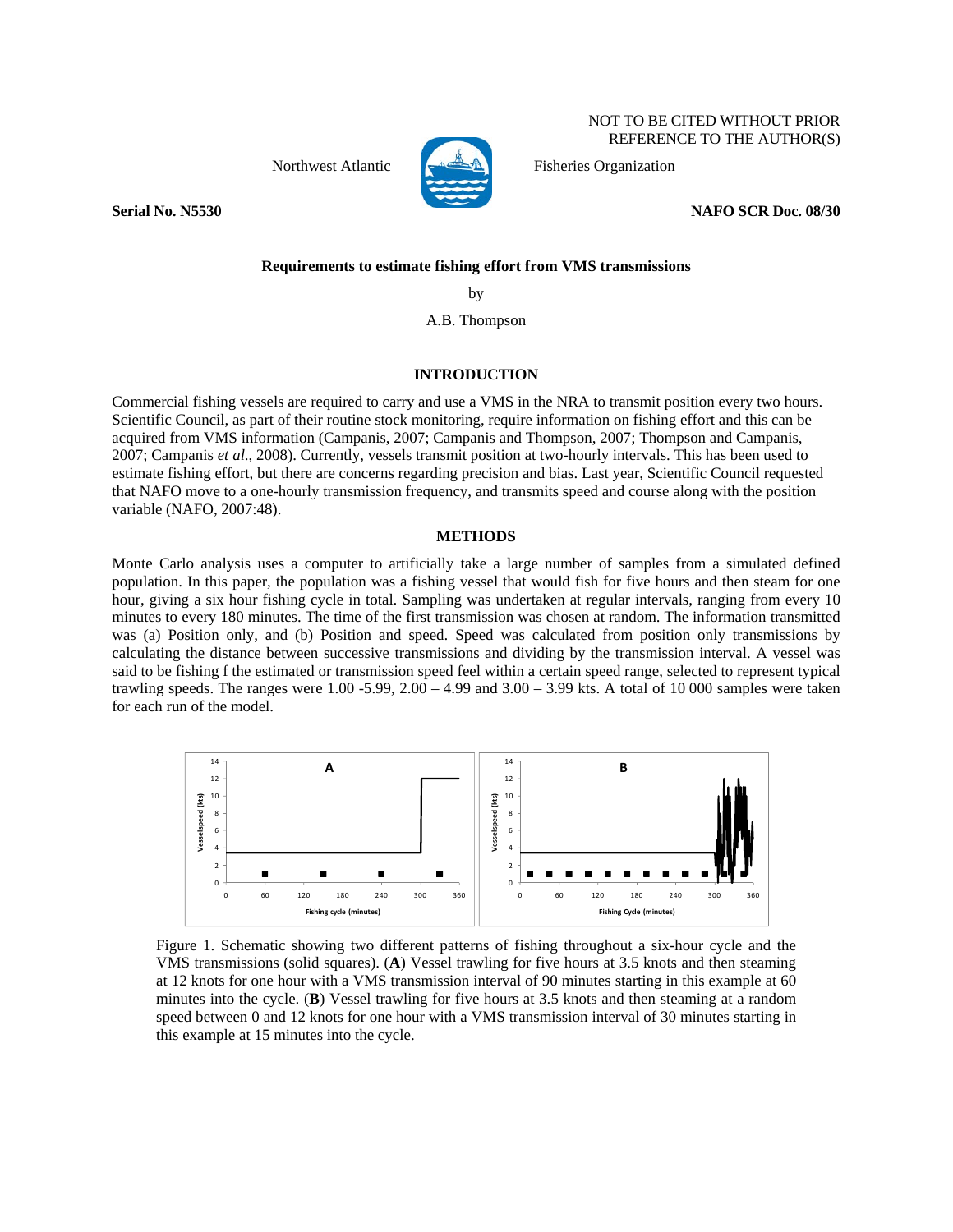

**RESULTS** 

Figure 2. Results of the Monte Carlo simulations to determine the effects of transmission frequency and the fishing speed range on the sample average percentage of time fishing over a six-hour cycle. The know time fishing for the population was five hours or 83% and a one-hour period not fishing (steaming). Two different steaming patterns were chosen. In the left hand graphs (**A**, **C**, **E**) the vessel was steaming at 12 knots, and the right hand graphs (**B**, **D**, **F**) the vessel speed is random between 0 and 12 knots. The activity of the vessel is determined from its speed. In the top row (**A**, **B**) the vessel was said to be fishing if its speed was 1.0 – 5.9 kts, In the middle row (**C**, **D**) the vessel was said to be fishing if its speed was  $2.0 - 4.9$  kts, and in the bottom row  $(E, F)$  the vessel was said to be fishing if its speed was  $3.0 - 3.9$  kts.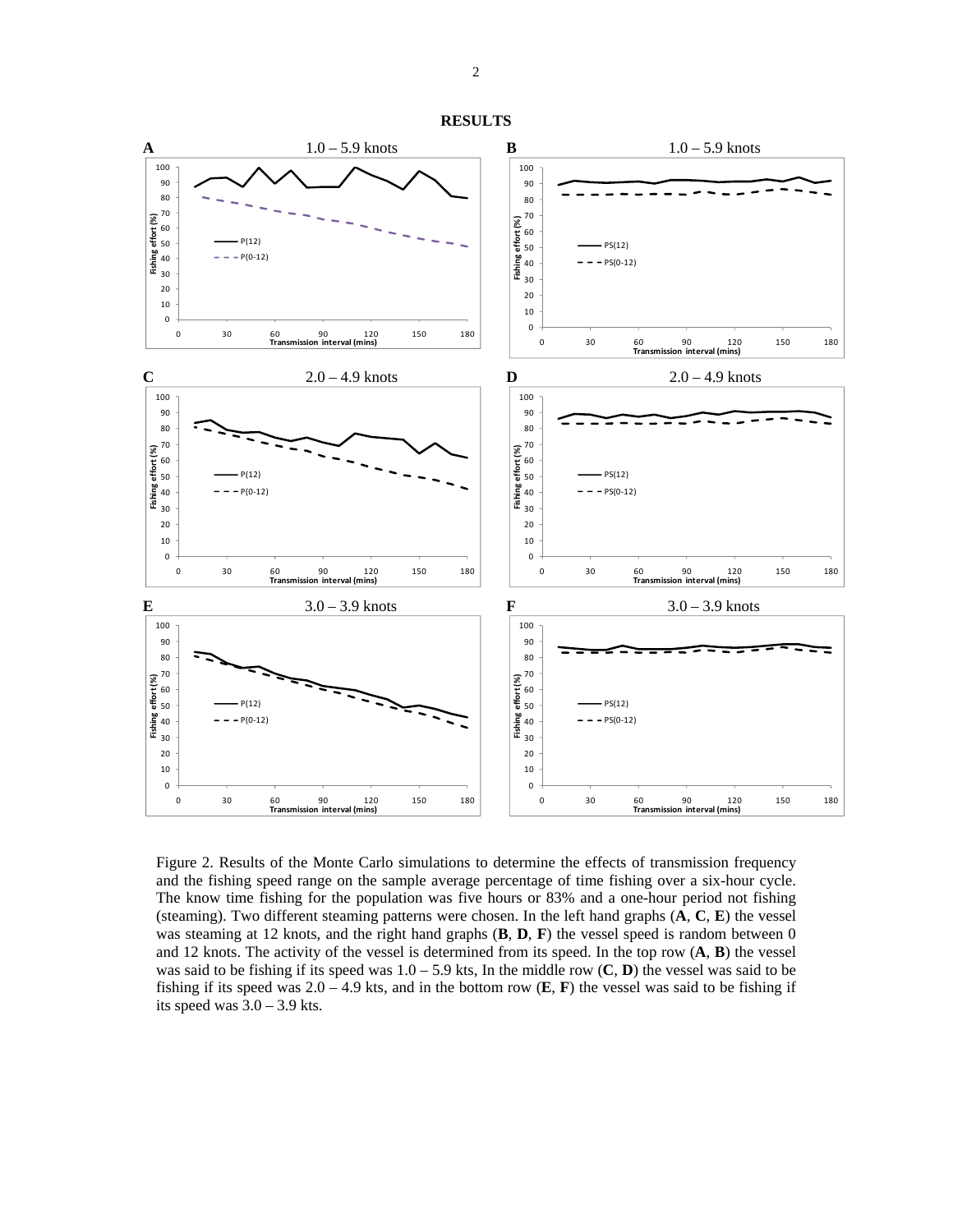## **Fishing Error Bias**

Bias is taken to be the estimation of an average fishing effort that is either above or below the true fishing effort. The true fishing effort is known here to be 83% of the total time (Figure 2) because we have set up an artificial sampling program to sample a known population with a precisely defined fishing effort. This is Bias can occur in three ways:

Sampling is not randomly distributed through the fishing-non-fishing cycle. We know this to be true as sampling is undertaken at regular time intervals. However, this bias may not be significant since the initial sample time (the first VMS transmission) is assigned randomly.

Fishing is taken to occur when the boat is travelling at a certain speed (either  $1-6$ ,  $2-5$ , or  $3-4$  kts) and there are two ways in which a boat could be travelling within these speeds when not fishing (a) when steaming speed is randomly assigned to be between 0–12 kts, and (b) when speed is calculated using from two successive positions with the vessel goes from a fishing to steaming.

The speed range used to determine fishing is too wide or inappropriate

Sampling is not randomly distributed through the fishing-non-fishing cycle. We know this to be true as sampling is undertaken at regular time intervals. However, this bias may not be significant since the initial sample time (the first VMS transmission) is assigned randomly.

Fishing is taken to occur when the boat is travelling at a certain speed (either  $1-6$ ,  $2-5$ , or  $3-4$  kts) and there are two ways in which a boat could be travelling within these speeds when not fishing (a) when steaming speed is randomly assigned to be between 0–12 kts, and (b) when speed is calculated using from two successive positions with the vessel goes from a fishing to steaming.

The speed range used to determine fishing is too wide or inappropriate

## Position only transmissions (the current situation)

There is a general tendency to increasingly under-estimate fishing effort with increasing transmission intervals. The under-estimation is minimal with 10 minute intervals and rather large wit 120 minute intervals.

The under-estimation is further increased when the non-fishing speed is randomly assigned to be between 0–12 kts.

The under-estimation is reduced when the accepted speed at which fishing occurs is  $1-6$  kts and this can even lead to over-estimation of the fishing effort.

## Position and speed transmissions

There is no progressive under- or over-estimation of fishing effort with increasing transmission times.

There is some over-estimation of fishing effort when the speed of the vessel in the non-fishing period is randomly assigned to 0–12 kts, because some mis-assignment occurs. This is reduced when the limits of the acceptable speed to assign fishing is narrow.

## **Fishing effort Precision (or error)**

The Monte Carlo simulation allows for the standard deviation of the sample fishing efforts to be estimated. There difference among standard deviations for all the different sampling regimes was small and so only the average of all the standard deviations is show here (Figure 3). It is important to realise that the error here refers to the estimated fishing efforts from a single fishing cycle. The appropriate error statistic in a field sampling situation would be around the mean fishing effort for an entire cruise. A cruise may consist of 50 trawls (i.e. 50 fish cycles) and so the error of this would be much smaller and follow the formula:  $sem = s/\sqrt{n}$ . When this is taken in to account, it is found that the standard error on an overall fishing effort for an entire trip is only a few percent. However, it must be appreciated that the mean value may be biased, as documented above.

## **Tracking error**

The estimation of fishing effort is not the only variable to be considered. It is also desirable to gain an understanding of where the vessel may be at any moment in time. Transmissions at a two-hourly intervals means that we know the vessels position to within approximately 12 miles, and one-hourly transmissions mean we know a vessels position within 65 miles (Figure 4).